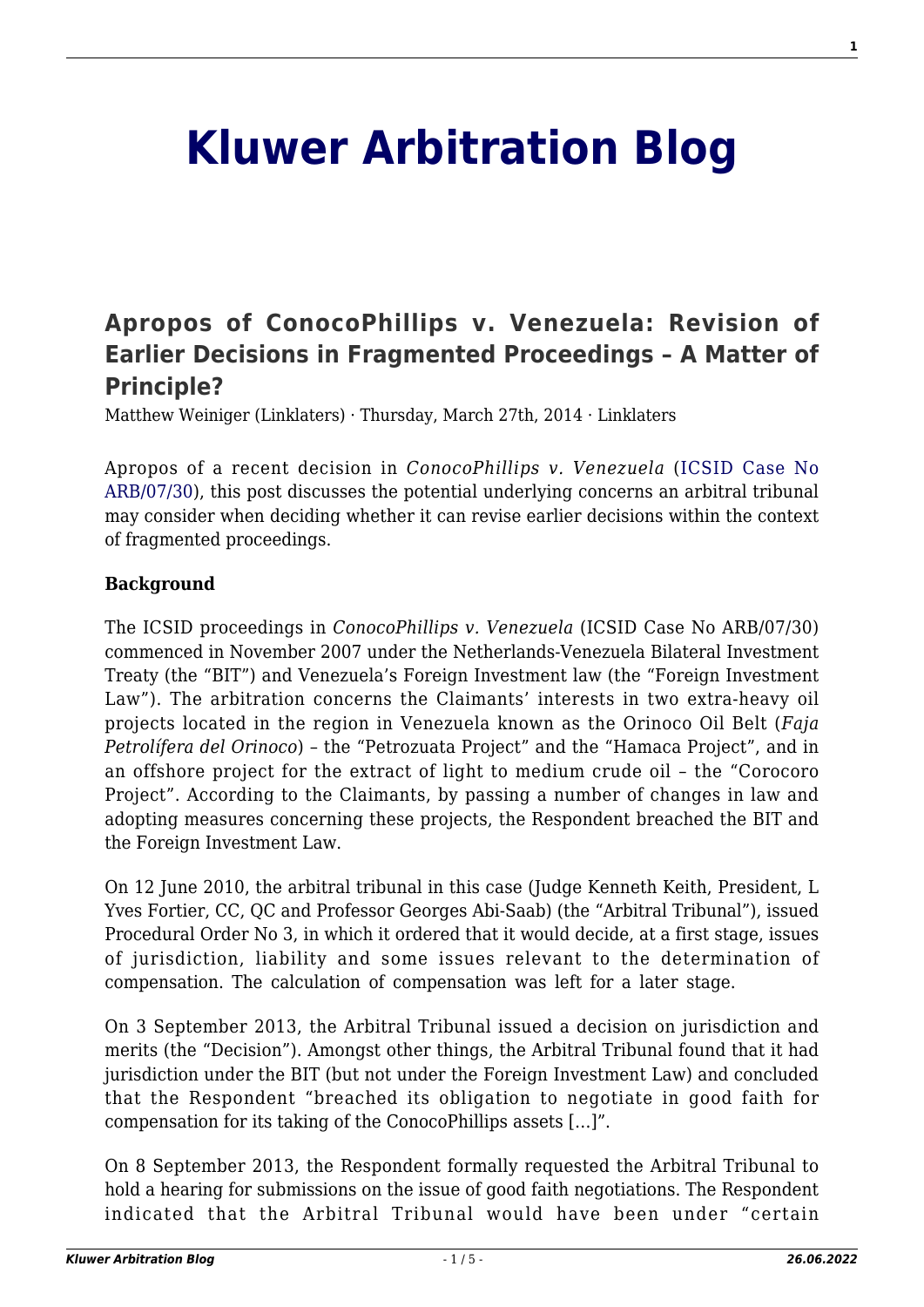misapprehensions" with respect to the progress of the negotiations between the Respondent and ConocoPhillips. The Respondent also asked the Arbitral Tribunal to consider new evidence disclosed by Wikileaks, which would demonstrate that the Respondent had engaged in good faith negotiations with ConocoPhillips.

Grounding its request, the Respondent argued that there is no specific provision in the ICSID framework dealing with the power of an arbitral tribunal to revise a decision and that this presented a lacuna. However, the Respondent added that under Article 44 of the ICSID Convention, the Arbitral Tribunal had the power to fill this gap and therefore had the power to reconsider the Decision. The Respondent added that a tribunal that is "still in session" can always revise "interim" and "preliminary" decisions. On the basis that, under Article 38(2) of the ICSID Rules, an arbitral tribunal has the power to re-open a closed proceeding, the Respondent argued that, *a fortiori*, an arbitral tribunal had the power to reconsider a decision rendered before the closing of the proceedings.

The Claimants, in response, emphasised the principle of finality of arbitration pursuant to Article 53 of the ICSID Convention under which there would be a limited level of review only in respect of final awards (an "Award" in this context). They added that the findings of the Arbitral Tribunal in the Decision have *res judicata* effect.

The majority of the Arbitral Tribunal (Judge Kenneth Keith and L Yves Fortier, CC, QC) focussed on whether the Arbitral Tribunal had the power to reconsider a decision. It dismissed the Respondent's request for reconsideration. It considered that the Decision would not be an Award within the meaning of Article 53 of the Convention. In the majority's view, an Award is only a decision reached at the end of the whole proceeding. In the majority's view, the only reason underpinning the Respondent's contention is a temporal one: "a further stage in the proceedings, relating to *quantum*, remains" (paragraph 20 of the Decision). The majority, however, pointed out that the Arbitral Tribunal's Decision was not "interim" or "preliminary" and would be incorporated in the Award. The majority indicated that the Decision resolved an issue in dispute between the parties and would have *res judicata* effect.

The majority dismissed the argument that Article 44 of the Convention would entitle it to revise the Decision. According to the majority, there would be no gap in the ICSID framework as under the ICSID Convention a tribunal's decision can be reviewed once the Award has been rendered.

By contrast, Professor Georges Abi-Saab took a teleological view of the Arbitral Tribunal's power to revisit its Decision. Mr Abi-Saab considered that the majority concluded that the Respondent had not negotiated in good faith with ConocoPhillips on the basis of "extraordinary speculative reasoning". In Mr Abi-Saab's view, the Wikileaks cables would provide irrefutable evidence that the majority's finding on good faith negotiations was wrong.

Mr Abi-Saab harshly criticised what he viewed as the majority's narrow and formal interpretation of the ICSID framework. Mr Abi-Saab pointed out that under Article 48(3) of the Convention, the Award shall deal with every question submitted to the Arbitral Tribunal. This would mean that earlier decisions only become final when they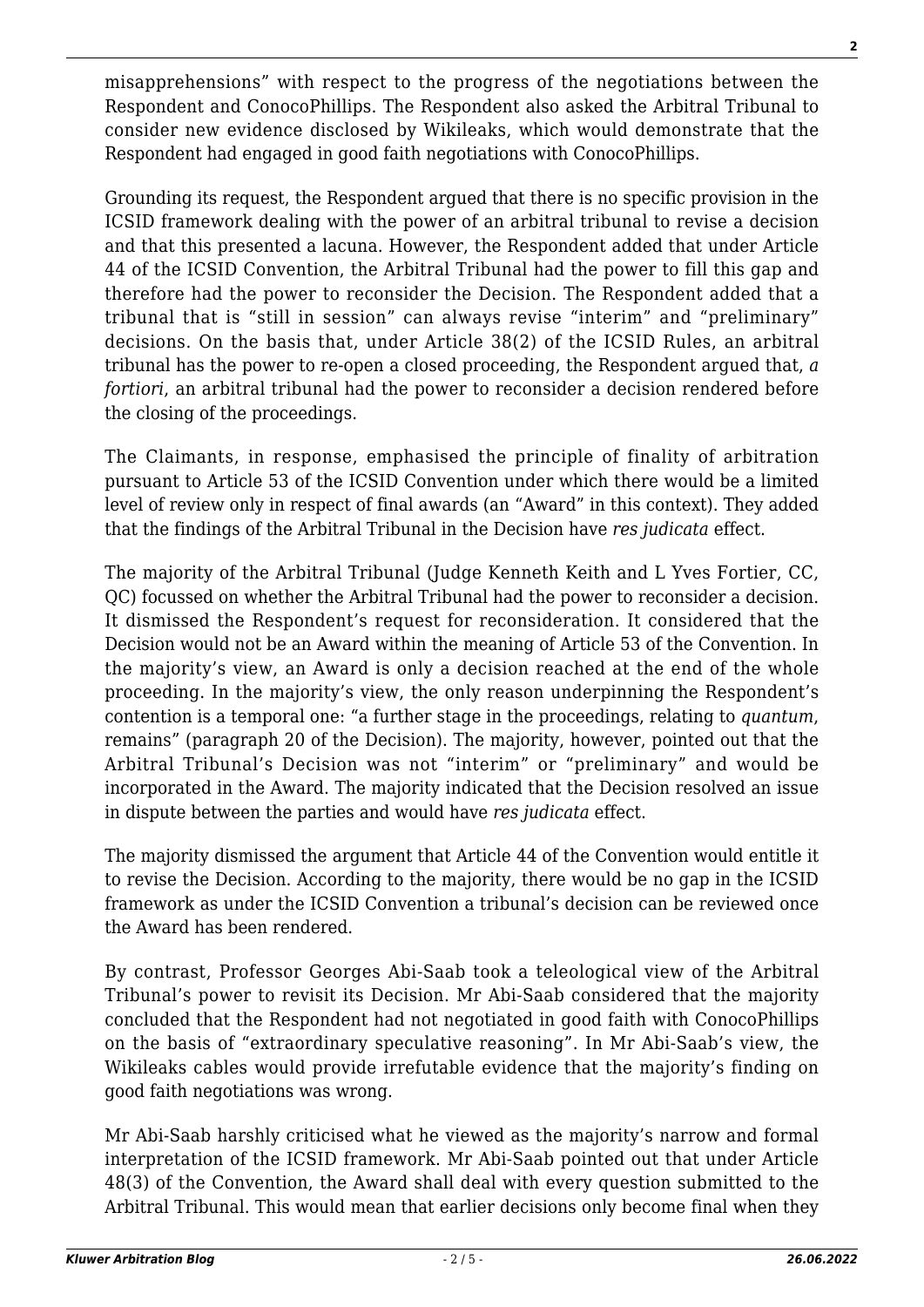are incorporated into the Award. Before that, earlier decisions would be interlocutory and subject to review by an arbitral tribunal. Thus, only the Award would have *res judicata* effect.

# **Comment**

The majority decision and the dissenting opinion are worlds apart. This is understandable for a number of reasons, but, for the purposes of this blog post, we will focus on one. As a starting point, the ICSID framework does not provide *specific* guidance as to whether an arbitral tribunal that retains jurisdiction would have the power to revise earlier decisions before an Award within the meaning of Article 53 of the Convention is made. Given this lack of specific guidance, in theory, a decision by an arbitral tribunal as to whether it has the power to revise earlier decisions (not even if it should exercise that power) would at the very least be influenced by relevant underlying principles and the ultimate consequences of any course it adopted (call it legal realism, if you wish). An arbitral tribunal deciding whether to revise earlier decisions on the basis of new evidence or supervening events would be faced with a number of competing principles and interests.

### *Principles supporting revision*

It could be said that reasons of legal efficiency, the integrity of the process and certainty could influence an ICSID arbitral tribunal to conclude that it does not have the power to re-open earlier decisions.

The issue in hand ultimately arises from the common practice consisting of fragmenting the resolution of a dispute (often referred to as "bifurcation"). It is not uncommon for cases to be bifurcated in stages of jurisdiction and merits, or even fragmented into three stages, that is, jurisdiction, merits and quantum. Fragmenting a dispute into sequential stages can be cost-efficient.

It could be argued that fragmentation would not further efficiency if a decision made by an arbitral tribunal on, say, jurisdiction can be revisited until an Award is made. Obviously, allowing the re-opening of issues would delay the resolution of the dispute, increase costs and add complexity. In fact, if earlier decisions in a fragmented arbitration are open to review as long as the arbitral tribunal has retained a scintilla of jurisdiction, it would be more efficient to resolve a dispute in a non-fragmented setting.

If the conclusion is that an arbitral tribunal can revisit issues decided at an earlier stage in a fragmented proceeding, then it would be difficult to argue that the issues at stake are dissectible. This conclusion, by reference to the criteria laid down in cases such as *Glamis Gold v. USA* (NAFTA/UNCITRAL, Procedural Order No 2), would militate against the fragmentation of the conduct of arbitral proceedings.

Giving an arbitral tribunal the power to revisit earlier decisions could give rise to abuse of process issues. For example, with a view to disrupting the conduct of the proceedings, a party on opportunistic grounds might attempt to re-open issues that have already been decided. Laying down the foundations for such abusive tactics might be seen as a betrayal to the very purpose of the fragmentation of an arbitration.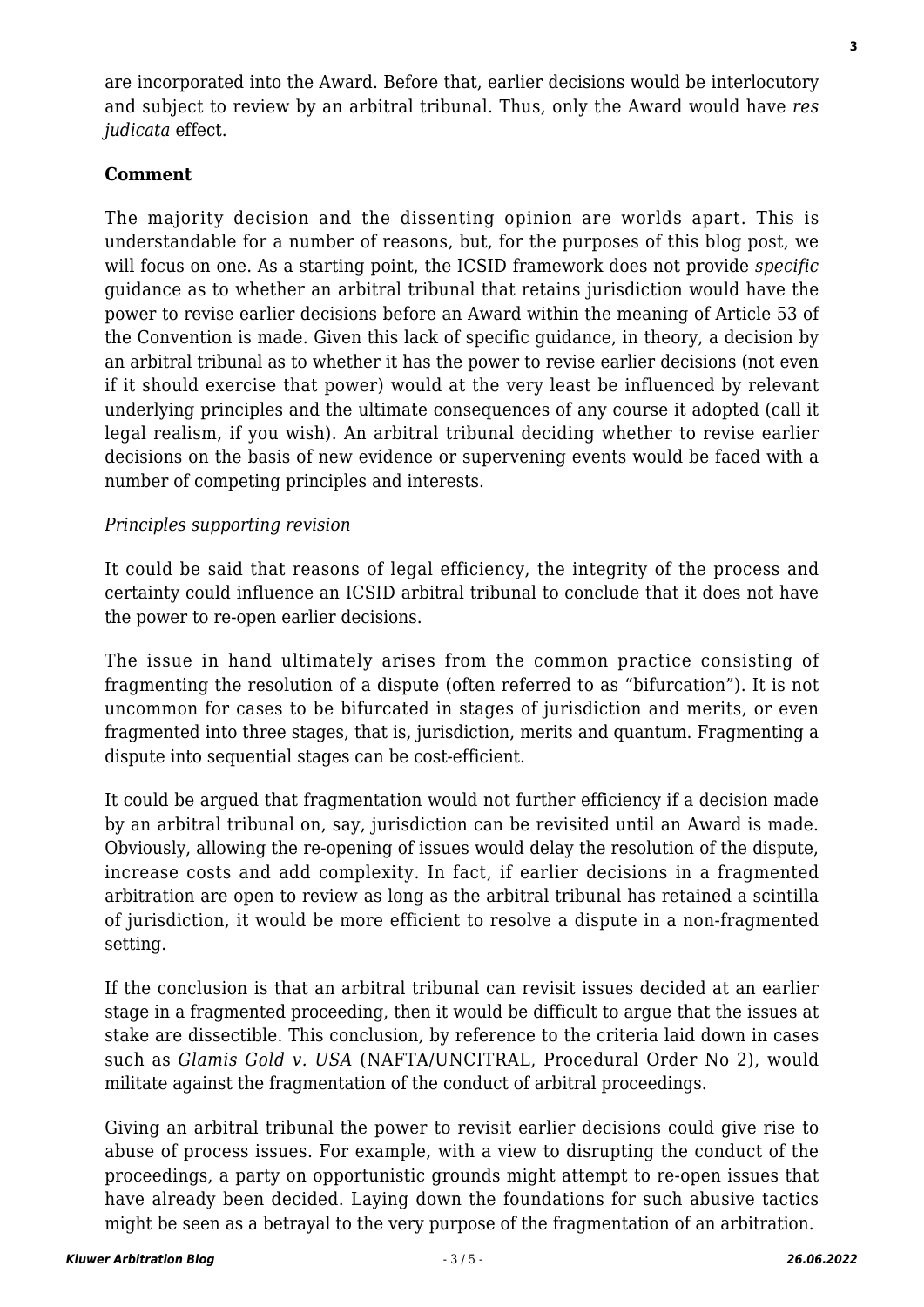In addition, allowing an arbitral tribunal to revise earlier decisions might give rise to uncertainty as to where the parties stand in an arbitration. A claimant that has established the jurisdiction of ICSID and the competence of an arbitral tribunal would unlikely be at ease knowing that the arbitral tribunal might change its mind right up until an Award is made.

## *Principles in favour of revision*

A principle that could be advanced in favour of revision would be that of fairness. It might be perceived as being unfair for an arbitral tribunal to ignore new evidence or a significant change in circumstances when this has an impact on an earlier decision in the same proceedings.

Suppose, for example, that A, an investor, is suing State X under a bilateral investment treaty pursuant to which shares would amount to a protected investment. The arbitral tribunal in that case concluded that it had jurisdiction to deal with the claim. C, a third party, sues A before the courts of State Z and obtains a declaration that the contract under which A acquired the shares in issue is void *ab initio*; thus the shares have never belonged to A. This declaration would have *erga omnes* effect and therefore A would lack *locus standi* to sue State B. Should in this scenario an arbitral tribunal just close its eyes and say: "sorry, it is simply too late?"

The potential unfairness of this situation may be exacerbated by the fact that Article 51 of the ICSID Convention (dealing with the revision of an Award) does not sit well with fragmented proceedings. Under this provision, for revision to be possible, amongst other things, the supervening fact has to be unknown to the tribunal and the applicant at the time the Award is rendered. What we are discussing here precisely concerns situations that are known to the relevant party and possibly the arbitral tribunal before the Award is rendered. In other words, if a supervening fact becomes known to a party after a decision to which the fact is relevant has been made, but before an Award is made, in the view espoused by the majority, a party would have no remedy at all.

#### *Conclusion*

On balance, there is no easy answer as to what principles should prevail and what an arbitral tribunal should do (and this blog post does not venture a response). On the one hand, justice delayed, is justice denied. On the other, the ultimate purpose of any dispute resolution system is (or should be) the fair resolution of a dispute. Due to the complexity of the issue discussed in this post, it would have been commendable if the majority had analysed on an *ex hypothesi* basis whether it was willing to exercise the power to reconsider the Decision.

### **By Matthew Weiniger and Alejandro I Garcia, Herbert Smith Freehills LLP. The views expressed are those of the authors.**